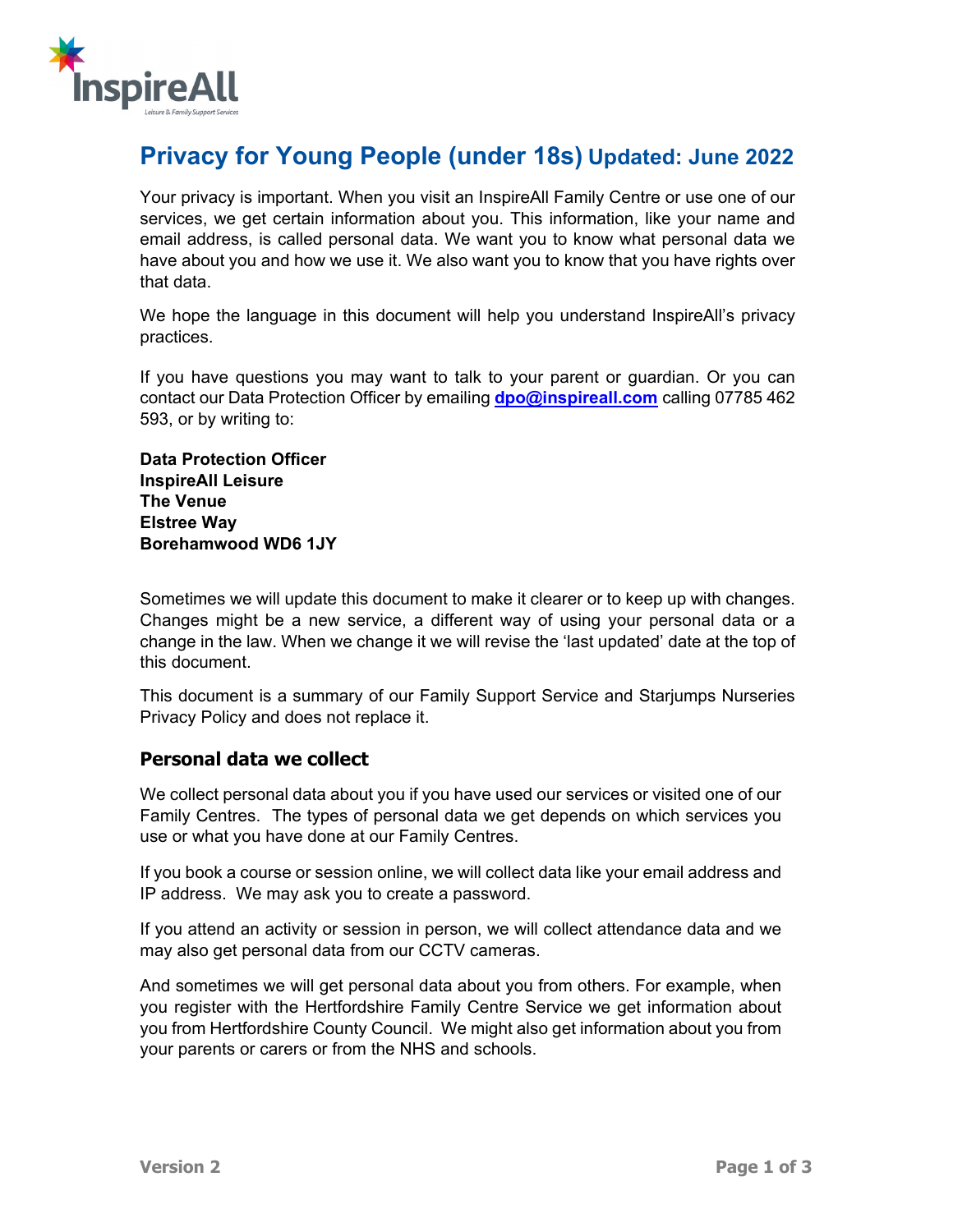

We visit local Parent and Toddler groups and other events. We may collect your information if you would like support from us.

### **How we use personal data**

InspireAll uses personal data to help you and your family get the best from our services. We may use personal data to:

- Run activities you might be interested in where you live
- Provide support you and your family might need
- Collect feedback so we can improve our services and activities
- Run our business

We will not market our services directly to you by email, post or text.

#### **Reasons we share personal data**

We share personal data so we can complete transactions, provide services you use or keep you safe.

For instance, we may share data for the following reasons:

- To manage your Family Centre membership
- To manage your child's nursery palce
- To keep you or others safe
- When we have to by law
- With other companies who work on our behalf (who can only use the data in the way we tell them to)

We don't sell your personal data.

#### **Your rights**

The law says you can always:

- Ask us for a copy of the information we have got about you
- Change the information we have got about you, or bring it up to date, if it is wrong
- Change how you'd like us to get in touch with you
- Ask us to delete all the information we have got about you, if we don't need it any more
- Tell us we can't use information about you for anyone to sell you anything

Most of the time we can do this, but if for some reason we can't, we will explain why we can't.

You can tell us if you are worried about the way we are keeping or using information about you and want to make a complaint about this.